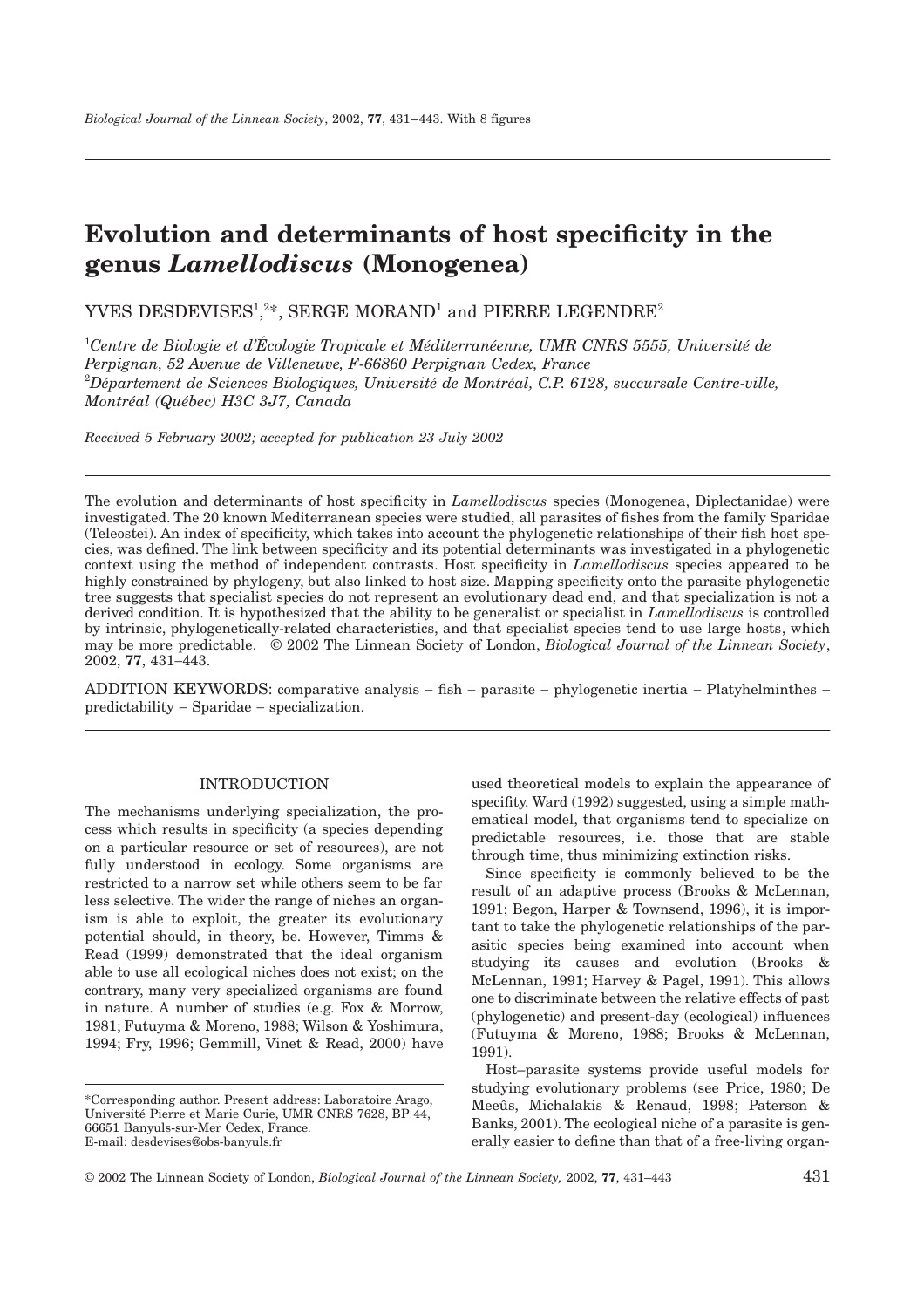ism (Timms & Read, 1999), since its main environment, habitat and food are represented, at least in part, by its host. In addition, a phylogeny of the host provides the opportunity to hypothesize about the evolution of the habitat of the parasite. Understanding the determinants of host specificity is a key issue in evolutionary parasitology (Rohde, 1994; Thompson, 1994) and essential for the control of parasitic zoonoses (Secord & Kareiva, 1996).

Following Poulin (1992, 1997), only host specificity on the part of parasites will be considered here. Host specificity is defined as the number of host species used by a given parasite species; it is the same as host range (Lymbery, 1989). A parasite species inhabiting a single host species is usually described as a specialist (e.g. Euzet & Combes, 1980; Ludwig, 1982), whereas if it inhabits several it is said to be a generalist. It should be remembered that specificity is inversely related to host range, so that it decreases while host range increases. These concepts are relative (e.g. Kitahara & Fuji, 1994): parasite species inhabiting either a single genus or an entire family may be termed specialists (Ludwig, 1982). According to Futuyma & Moreno (1988), 'specialization must lie in the eye of the beholder'.

Parasites depend on their hosts to survive. Several hosts can be involved in a parasite's life cycle, thereby complicating the pattern of specificity and its potential determinants. Studying a parasite with a simpler life cycle avoids these difficulties. This is why a group of monogeneans was chosen for the present study. Monogeneans are almost entirely dependent upon their hosts, which constitute their sole environment throughout the life cycle, and they are known to be generally highly host-specific (Baer, 1957; Kennedy, 1975; Rohde, 1979, 1982; Noble *et al*., 1989; Sasal, Desdevises & Morand, 1998). Barker (1991), Poulin (1992), and Kearn (1994) suggested that their high degree of host specificity might be explained by tight coevolutionary interaction with their hosts. This was also hypothesized by Tinsley & Jackson (1998) for polystomatid monogeneans found in amphibians. Humphery-Smith (1989) listed characteristics favouring host–parasite coevolution by cospeciation, with parasites highly specific and non-pathogenic to their hosts. This description matches that of monogenean parasites. However, some authors (e.g. Brooks & McLennan, 1991) believe that monogeneans possess characteristics which perfectly adapt them for surviving numerous host-switching events. This would suggest that determinants other than host evolutionary history control parasite specificity. In addition, several studies suggest that many monogeneans do not exhibit cospeciation patterns with their hosts (Klassen & Beverley-Burton, 1987, 1988; Desdevises *et al*., 2000, in press). Sasal *et al*. (1999) have suggested that

specialist monogeneans tend to parasitize larger fish species than generalists do. This presupposes the existence of an adaptive strategy which differs from strict and passive phylogenetic tracking. As a potential factor limiting host specificity, competition does not seem to be an important determinant of specificity in monogeneans (Euzet & Combes, 1998). Indeed, most monogeneans are skin or gill ectoparasites, and they live in an environment where the number of available niches seems to be very high (Rohde, 1978). It is only when space is limited (e.g. for endoparasitic species) that competition could play a role (Jackson, Tinsley & Hinkel, 1998). This has led some authors to propose a 'mating hypothesis' to explain the high host specificity of some parasite species: in low-density populations, individuals tend to meet on a single resource to mate (Rohde, 1979; Colwell, 1986). While this hypothesis has been questioned by other authors (e.g. Adamson & Caira, 1994) it also supports the idea that there are ecological determinants for host specificity.

Futuyma & Moreno (1988) insist that the causes and consequences of specialization should not be confused, even if the distinction is not straightforward, since a single factor can be both a cause and a consequence of specificity, i.e. be the product of specificity via an adaptive process while also constraining subsequent specialization.

The host–parasite association studied here is formed by fishes from the family Sparidae (Teleostei) and their gill monogenean parasites from the genus *Lamellodiscus* Johnston & Tiegs, 1922 (Diplectanidae). This study was carried out in the north-western Mediterranean Sea near the Golfe du Lion, on all known *Lamellodiscus* species (20) in this area (see Oliver, 1987). *Furnestinia echeneis* (Wagener, 1857) is considered to belong to the *Lamellodiscus* genus (Desdevises, 2001). This host–parasite system has been widely studied, and its current pattern of host specificity can be considered to be one of the bestknown in the world (Caro, Combes & Euzet, 1997). Sampling bias, if any, can be considered to be very small. Phylogenies, reconstructed from DNA sequence data, are available for both hosts and parasites (Desdevises, Morand, Jouson & Legendre, in press). A wide range of specificity can be found in this genus (from 1 to 6 hosts, see Table 1), which is relatively rare for monogeneans, and makes this host–parasite system of special interest for the study of specificity. Studying host–parasite coevolution in *Lamellodiscus*, Desdevises *et al.* (in press) suggested that the host and parasite phylogenetic trees were not generally congruent, and that almost no cospeciation seems to have occurred between these two species complexes. Therefore, choice of hosts and specialization of the parasites does not appear to be controlled by the host evolutionary history. The same authors also observed that hosts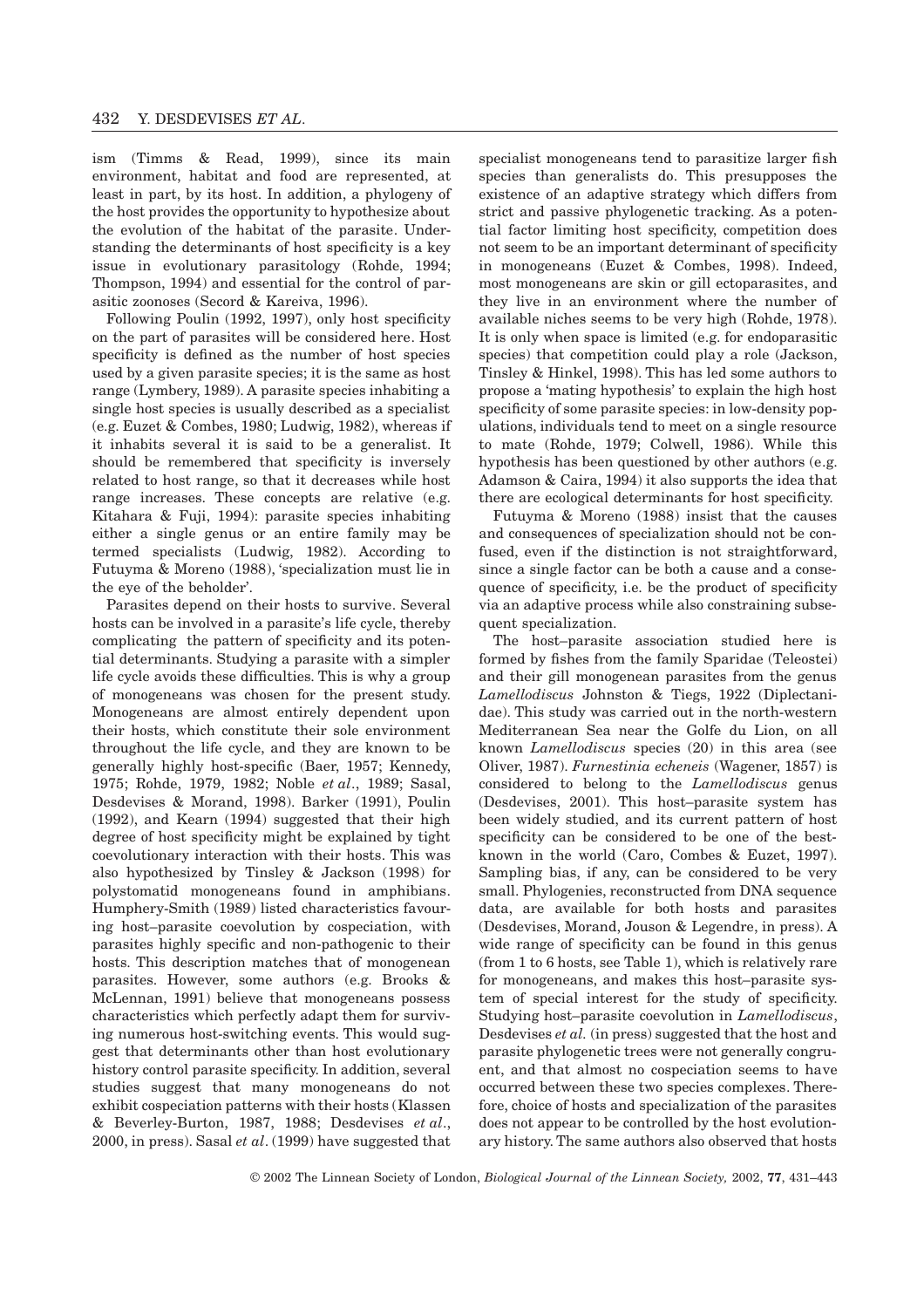| Parasite species   | Parasite size | Host                    | Host size | Specificity    |
|--------------------|---------------|-------------------------|-----------|----------------|
| <i>F.</i> echeneis | 1100          | Sparus aurata           | 700       | 1              |
| L. baeri           | 1000          | Pagrus pagrus           | 750       | $\mathbf{1}$   |
| L. bidens          | 1020          | Diplodus puntazzo       | 600       | $\mathbf{1}$   |
| L. coronatus       | 1000          | Diplodus annularis      | 240       | 3              |
|                    |               | Diplodus cervinus       | 550       |                |
|                    |               | Diplodus sargus         | 400       |                |
| L. drummondi       | 420           | Pagellus acarne         | 360       | 1              |
| L. elegans         | 520           | Diplodus annularis      | 240       | $\overline{4}$ |
|                    |               | Diplodus sargus         | 400       |                |
|                    |               | Diplodus vulgaris       | 450       |                |
|                    |               | Oblada melanura         | 300       |                |
|                    |               | Spondyliosoma cantharus | 600       |                |
| L. ergensi         | 600           | Diplodus annularis      | 240       | 3              |
|                    |               | Diplodus puntazzo       | 600       |                |
|                    |               | Diplodus sargus         | 400       |                |
|                    |               | Diplodus vulgaris       | 450       |                |
| L. erythrini       | 580           | Pagellus erythrinus     | 600       | 1              |
| L. fraternus       | 430           | Diplodus annularis      | 240       | $\mathbf{2}$   |
|                    |               | Diplodus vulgaris       | 450       |                |
| L. furcosus        | 670           | Diplodus annularis      | 240       | 3              |
|                    |               | Diplodus sargus         | 400       |                |
| L. gracilis        | 700           | Diplodus annularis      | 240       | 3              |
|                    |               | Diplodus sargus         | 400       |                |
|                    |               | Oblada melanura         | 300       |                |
| L. hilii           | 1050          | Diplodus puntazzo       | 600       | 1              |
| L. ignoratus       | 640           | Diplodus annularis      | 240       | $\overline{4}$ |
|                    |               | Diplodus puntazzo       | 600       |                |
|                    |               | Diplodus sargus         | 400       |                |
|                    |               | Diplodus vulgaris       | 450       |                |
|                    |               | Lithognathus mormyrus   | 550       |                |
|                    |               | Sarpa salpa             | 460       |                |
| L. impervius       | 550           | Diplodus puntazzo       | 600       | 1              |
| L. knoepffleri     | 730           | Spondyliosoma cantharus | 600       | $\overline{4}$ |
|                    |               | Spicara maena           | 250       |                |
|                    |               | Spicara smaris          | 200       |                |
| L. mirandus        | 800           | Diplodus sargus         | 400       | 1              |
| L. mormyri         | 480           | Lithognathus mormyrus   | 600       | 1              |
| L. parisi          | 550           | Sarpa salpa             | 460       | 1              |
| L. verberis        | 500           | Lithognathus mormyrus   | 600       | $\mathbf{1}$   |
| L. virgula         | 470           | Pagellus acarne         | 360       | $\,2$          |
|                    |               | Pagellus bogaraveo      | 700       |                |

Table 1. Data on *Lamellodiscus* species (including *Furnestinia echeneis*): parasite maximum size (in µm), host species, host maximum size (in mm), and specificity (classes). The main hosts for generalist parasites are in boldface

which are related ecologically but not phylogenetically may have one or several parasite species in common, and that solitary species are less parasitized than gregarious species. This suggests that the choice of hosts and the subsequent specialization in *Lamellodiscus* monogeneans is driven by opportunities for colonization.

minants of host specificity in *Lamellodiscus* species*.* There are five main lines of inquiry:

(1) Determining whether specificity is constrained by the phylogeny of the parasites. In other words, whether parasites with the same level of specificity are more closely related to each other than they are to other congeneric species. If so, support is given to the

In this paper we investigate the evolution and deter-

© 2002 The Linnean Society of London, *Biological Journal of the Linnean Society,* 2002, **77**, 431–443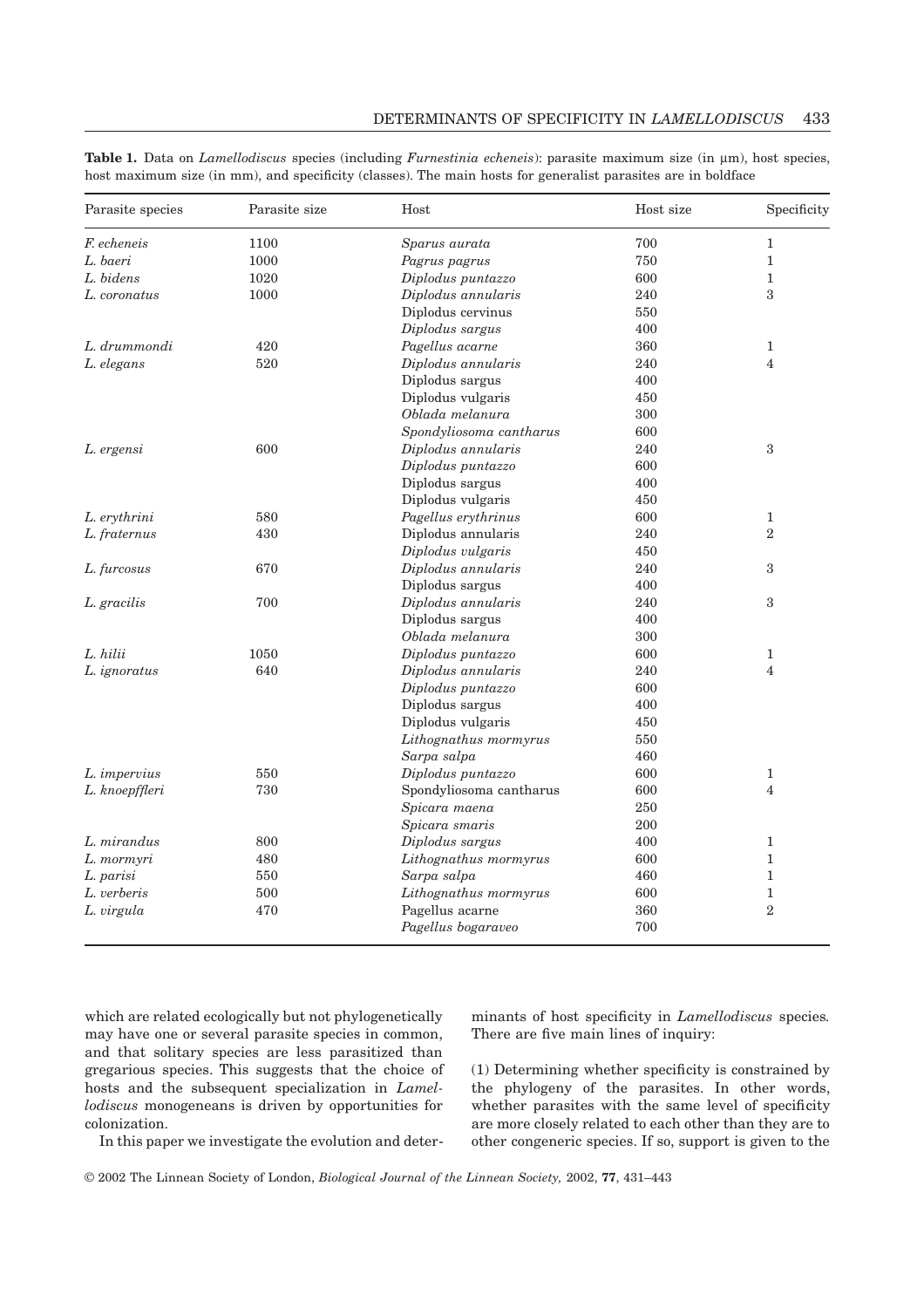hypothesis that host specificity in *Lamellodiscus* is controlled by its intrinsic heritable characteristics.

(2) Determining whether specificity is a derived condition (*sensu* Thompson, 1994). If so, this supports an old belief that specialization is an evolutionary 'dead end' (Huxley, 1942; Simpson, 1953; see Futuyma & Moreno, 1988).

(3) While searching for potential determinants, uncovering ecological variables that are significantly related to specificity, using comparative analysis (see Harvey & Pagel, 1991).

(4) Determining whether specificity is linked to taxonomic diversification, a hypothesis proposed in the literature (e.g. Brooks & McLennan, 1991, 1993). Specialization could promote species diversification by reducing gene flow (Futuyma & Moreno, 1988). Also, as specialists are less tolerant of host changes they are potentially more likely to be subjected to host selective pressures after a host switch or a cospeciation event (Brooks & McLennan, 1991). This would lead more frequently to parasite speciation. No such trend was observed among genera in the Diplectanidae (Desdevises, Morand & Oliver, 2001), although this hypothesis is tested again here at the species level.

(5) Looking for a correlation between host size and parasite body length. Such a link would represent a mechanism optimizing the morphological adaptation of parasites to their hosts, and would therefore be related to host specificity.

#### MATERIAL AND METHODS

#### SAMPLING

Sparid fishes and their *Lamellodiscus* parasites were sampled in several locations in the north-western Mediterranean Sea, following the protocols described in Desdevises *et al*. (2000) and Desdevises (2001). Data on *Lamellodiscus* monogeneans and their pattern of specificity were adapted from Oliver (1969a,b, 1973, 1974, 1987), Euzet & Oliver (1966, 1967), Euzet (1984), Euzet, Combes & Caro (1993), Kouider El Ouahed-Amine (1998), Desdevises *et al*. (2000) and Desdevises (2001). Parasite body lengths were measured with an optical micrometer; dimensions were comparable to those reported in the literature. Note that *L. virgula* Euzet & Oliver, 1967 and *L. obeliae* Oliver, 1973 are considered to be the same species (*L. virgula*) on the basis of molecular evidence (Desdevises *et al*., 2000) and that *Furnestinia echeneis* is considered to be a *Lamellodiscus* species because of its phylogenetic position (Desdevises, 2001). One of the *Lamellodiscus* species can be found parasitizing a non-sparid fish: in addition to its main host *Spondyliosoma cantharus* (Linnaeus, 1758) (Sparidae), *L. knoeppfleri* Oliver, 1969 is also found on two centracanthids, *Spicara maena* (Linnaeus, 1758) and *S. smaris* (Linnaeus, 1758).

#### LINK BETWEEN SPECIFITY AND PHYLOGENY

Specificity is represented here by the number of hosts that a parasite is inhabiting (as in Poulin, 1992; see Lymbery, 1989). This can lead to classifying parasites inhabiting a single host as 'specialists', and those inhabiting two or more as 'generalists'. However, this distinction could be considered rather arbitrary. If there is no ambiguity for specialist parasites, and there is no doubt that some parasites are 'true' generalists (i.e. parasitizing several distantly related hosts across genera or families), other species parasitize several closely related hosts and could also be said to be generalists. An extreme case would be a parasite that inhabits two very closely related hosts, which could be labelled a generalist. However, it can also be argued that a classification of specificity based only on the number of hosts may lead to arbitrary distinctions between species inhabiting, for instance, five or six host species. On the other hand, a parasite species inhabiting two hosts may not be considered the same way depending on whether these two hosts are closely phylogenetically related or not.

We decided to use four semiquantitative classes to account for specificity: (1) *specialists* inhabiting a single host; (2) *intermediate specialists* inhabiting two closely related hosts; (3) *intermediate generalists* inhabiting two or more hosts in the same clade; (4) *generalists* inhabiting two or more hosts across several clades. This index is termed the Non-Specificity Index (NSI): the higher the NSI, the lower the host specificity. We are aware that NSI relies in part on arbitrary decisions (such as whether two hosts are closely related or not), but it should be borne in mind that all measures of host specificity are, at least in part, arbitrary. The definition of the four classes requires a host phylogeny on order to define the host clades. Eight clades were defined in the host phylogeny (Fig. 1A). We considered only clades from the host phylogeny which define more or less taxonomic genera, such as *Diplodus* (with the addition of *Oblada melenura*) or *Pagellus* (without *P*. *erythrinus*). The pattern of host– parasite association for *Lamellodiscus* species is presented in Table 1. We used host and parasite phylogenetic trees prepared from the analysis of DNA sequences by maximum likelihood via the use of Tamura-Nei 93 models of molecular evolution (Fig. 1). Partial 16S and cytochrome-b mtDNA sequences were used for the host phylogeny, and partial 18S rDNA was used for the parasite phylogeny. Details of sequencing and phylogenetic analyses are included in Desdevises *et al.* (in press). Sequence accession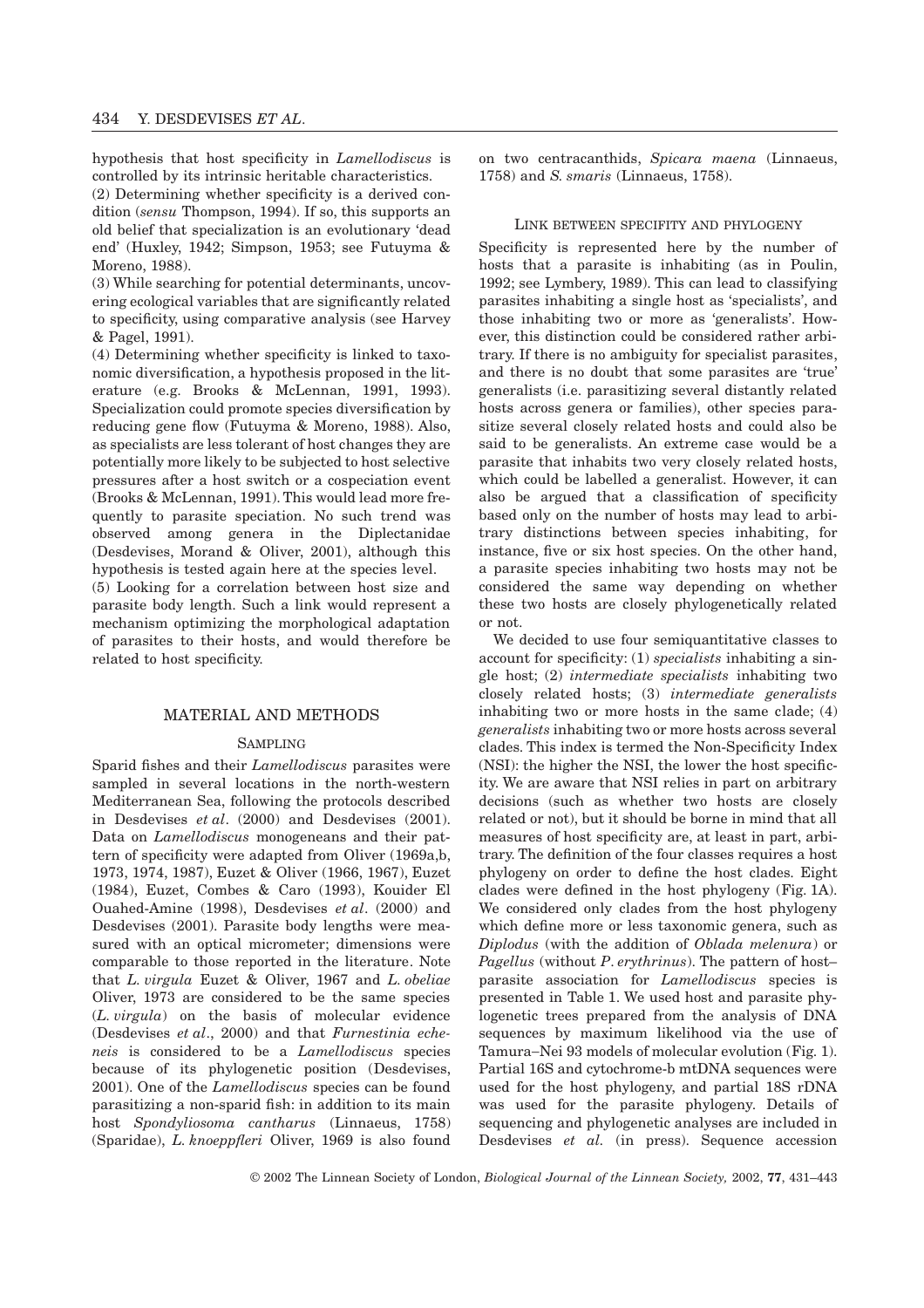



**Figure 1.** A, host phylogenetic tree; host clades are numbered 1 through 8. B, parasite phylogenetic tree.

numbers are available on request from the first author.

Analysis of the evolution of host specificity was carried out by parsimony character mapping (Farris, 1970; Brooks & McLennan, 1991) of NSI onto the parasite phylogenetic tree. A statistical test was also conducted using the patristic distance matrix calculated from the phylogenetic tree to assess whether NSI was significantly linked to the phylogeny. Instead of directly using the distance matrix to compare it to specificity through a Mantel test, which would require NSI to be transformed into a distance matrix, we

decided to transform instead the patristic distance matrix into principal coordinates, a technique which has been shown to be efficient at representing phylogenetic inertia (Diniz-Filho, de Sant'Ana & Bini, 1998). Vector NSI was regressed onto the resulting principal coordinates. A principal coordinate analysis (PCoA) was first performed on the phylogenetic distance matrix using R v. 4.0 (Casgrain & Legendre, 2000). Together, the computed principal coordinates (PCs) fully represented the phylogenetic variance. Since up to  $(n-1)$  PCs can be computed for *n* species, this high number of explanatory variables does not allow one to test the significance of the partial regression coefficients. On the other hand, the PCs are linearly independent of one another by definition; they can therefore be divided into subsets before carrying out multiple regression without modifying the estimated regression coefficients. The PCs that are not significant in the subsets can be eliminated from the study. The existence of significant PCs would indicate a statistical link between specificity and phylogeny. Following this method, we performed two regression analyses, each one on half of the 18 PCs obtained. The regression parameters were tested by permutation using PERMUTE 3.4 (freeware written by P. Casgrain, available at http://www.fas.umontreal.ca/biol/ casgrain/en/labo/permute).

#### IS SPECIFICITY A DERIVED CONDITION?

Character mapping was used to assess visually whether specificity is a derived condition. To investigate this point statistically, we regressed NSI against the number of nodes separating each species from the root of the tree. The higher this number, the more derived the species (i.e. the product of many prior speciation events). A simple linear regression was performed and tested by permutation using PERMUTE.

#### DETERMINANTS OF SPECIFICITY

We used the method of independent contrasts (Felsenstein, 1985), which takes phylogeny into account, to investigate the determinants of specificity. This consists of estimating the differences (contrasts) between sister taxa and implementing statistical tests using phylogenetically independent values. Contrasts must be standardized across the phylogenetic tree (Felsenstein, 1985), and the regression forced through the origin (Garland, Harvey & Ives, 1992). CAIC 2.6.7b (Purvis & Rambault, 1995) was used to compute the contrasts for NSI and the explanatory variables (below). We tried to find which variables were statistically linked to NSI via multiple regression forced through the origin using independent contrasts. The environmental variables chosen were:

© 2002 The Linnean Society of London, *Biological Journal of the Linnean Society,* 2002, **77**, 431–443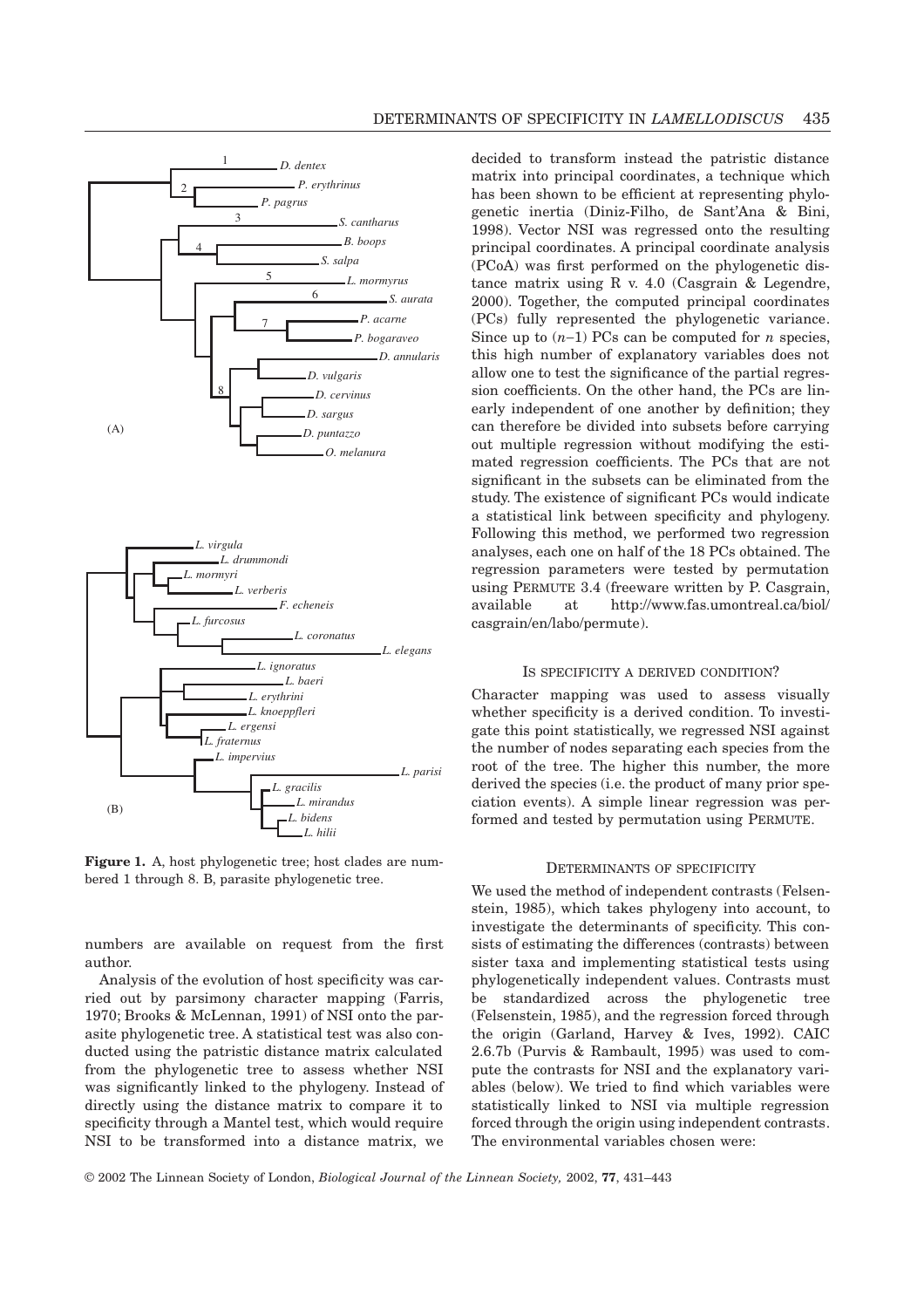(i) Maximum host size (from Whitehead *et al*., 1986). (ii) Host abundance (from Whitehead *et al*., 1986) in three semiquantitative classes: (1) rare, (2) intermediate and (3) common.

(iii) Host social behaviour (binary variable: gregary or solitary, data from Whitehead *et al*., 1986 and Caro *et al*., 1997).

(iv) Number of potential hosts (Poulin, 1992), defined as the total number of species in the host clade(s) containing the parasitized host(s). For example, a parasite species inhabiting only *Diplodus sargus* possesses six potential host species, because the *Diplodus* clade contains six species (five *Diplodus* species and *Oblada melanura*, see clade 8 in Fig. 1A).

Variables (i)-(iii) were considered to be linked to host predictability (see Winemiller & Rose, 1992). As in Poulin (1992), this variable was chosen because it can be presupposed that closely related hosts will share genetic and physiological characteristics allowing their colonization by the same parasite species. Poulin found a significant relationship between host specificity and the number of potential hosts for some monogenean families.

All variables were ln-transformed in order to obtain linearization and normality of contrasts (Kolmogorov-Smirnov,  $\alpha = 5\%$ ). Normality tests were performed using  $R v. 4.0$ .

In addition, the estimation of phylogenetic inertia by PCoA allowed the partitioning of the respective influences of phylogeny and environmental variables on the variation of specificity. These may not be independent and may act simultaneously on the response variable (Fig. 2; see Westoby, Leishmann & Lord, 1995). What we sought to identify was the proportion of variance containing a phylogenetic effect related to ecology - what Harvey & Pagel (1991) termed "phylogenetic niche conservatism". This includes the shared attributes that related species may have acquired because they have tended to occupy similar niches during evolutionary history. Three multiple regressions were performed:

(1) NSI on the significant PCs (calculated above).

(2) NSI on the important environmental variables, selected via a backward elimination procedure.

(3) NSI on the significant PCs and selected environmental variables, without using any further selection procedure.

The coefficient of determination  $(R^2)$  was calculated for each multiple regression. This allowed us to partition the variation of NSI between the environmental and phylogenetic components (Fig. 2). Fraction [a] is the purely environmental component, [c] the purely phylogenetic component, while [b] represents the variation explained by the common part of phylogeny and

| related to ecology |                      |   | unexplained |
|--------------------|----------------------|---|-------------|
|                    | related to phylogeny |   |             |
| [a]                | b                    | C |             |

**Figure 2.** Variation partitioning of phylogenetic and ecological influences, for a dependent variable represented by the thick horizontal line.

environment (Harvey & Pagel's phylogenetic niche conservatism).  $\mathbb{R}^2$  computed following the three regressions was as follows:  $(1)$  equal to  $[a + b]$ ,  $(2)$  equal to  $[b + c]$ , and  $(3)$  equal to  $[a + b + c]$ ;  $[a]$ ,  $[b]$  and  $[c]$  are then easily found by subtraction.

## IS SPECIFICITY CORRELATED TO TAXONOMIC DIVERSIFICATION?

To establish whether or not NSI is linked to taxonomic diversification, we used MacroCAIC 0.8.2 (freeware written by P.-M. Agapow, available at http:// www.bio.ic.ac.uk/evolve/software/macrocaic/), which has been specifically devised to find such a correlation (see Desdevises, Morand & Oliver, 2001). MacroCAIC allows one to use species richness as a variable in a comparative analysis to estimate whether traits (such as host specificity in the present study) are associated with high speciation rates represented by clade species richness. Comparison of species richness is made between sister-clades at each node of the phylogeny. Barraclough, Vogler & Harvey (1998) considered this approach to be the best for studying the potential causes of taxonomic diversification. Species richness cannot be used in the same way as any other continuous variable, i.e. through independent contrasts, because, its estimated value at the nodes of the phylogeny is not the average of the values in lower phylogenetic positions, but their sum. No contrasts were calculated for polytomies. Linear regressions were assessed by testing the Pearson correlation coefficient. The variable representing species richness is the natural log (ln) of the clade ratio - the ratio, for each node of the phylogeny, of the number of species in one sister clade where the estimated value of specificity (at the node) is lowest, to the number of species in the other. When this ratio is less than 1 (negative ln), the clade with the lowest NSI contains more species; when it is equal to 1 (null ln), the number of species in each sister clade is the same; and when it is greater than 1 (positive ln), the clade with more species has the lowest specificity (highest NSI). The analysis is performed between sister clades at each node of the phylogeny. Clade ratios were regressed against standardized contrasts for ln(NSI). If the null hypothesis is false, we should observe a significantly increased diversifica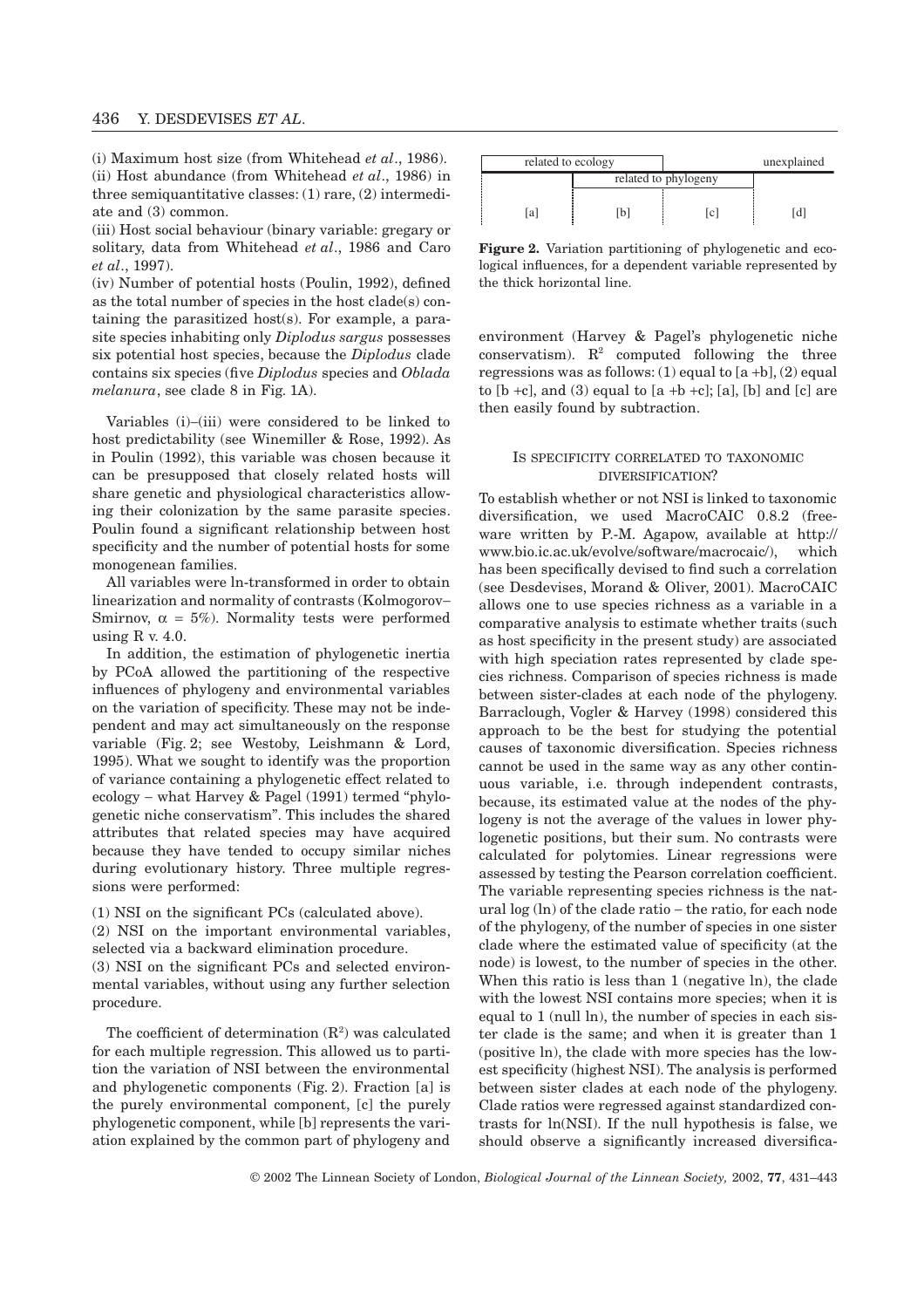tion with specificity, which in turn produces a negative relationship with NSI.

## IS SPECIFICITY LINKED TO MORPHOLOGICAL ADAPTATION?

We looked for a link between parasite body length and host size. A positive relationship may reflect the need to develop larger attachment organs to larger hosts in order to remain attached (see Sasal *et al*., 1999). When testing for this, we assessed specialists and generalists separately. We did not use the previously defined classes of specificity (NSI) because the small number of parasites in three of the classes (except the specialists) would have produced weak statistical correlations. For generalists, several hosts are involved; to use the mean of all host sizes could bias the analysis since certain host species are much more parasitized than others. Instead, we used the size of the main host species (Table 1) where the recorded parasite abundance is greatest. When there were several main host species, the mean size was used. Simple linear regressions were computed on independent contrasts to control for phylogenetic effects. We used maximum sizes for hosts and parasites. Host sizes were taken from Whitehead *et al*. (1986).

## RESULTS

#### IS SPECIFICITY A DERIVED CONDITION?

Mapping specificity onto the parasite phylogenetic tree (Fig. 3) does not indicate that there are more specialists among the 'derived' than the 'primitive' species (terms which in this context refer to the particular phylogeny being discussed). As shown in Figure 3, the ancestral state in *Lamellodiscus* appears to be specialist. No statistical link can be found between NSI and the number of nodes separating the species from the root of the tree (Fig. 4,  $r = 0.06$ ,  $P = 0.800$ ). These results support the hypothesis that host specificity in *Lamellodiscus* is not a derived condition.

#### LINK BETWEEN SPECIFICITY AND PHYLOGENY

Multiple regression of NSI against the PCs extracted from the phylogenetic distance matrix found PC1, PC2 and PC5 to be highly correlated to specificity  $(P = 0.001)$ ; PCs are presented in order of decreasing



© 2002 The Linnean Society of London, *Biological Journal of the Linnean Society,* 2002, **77**, 431–443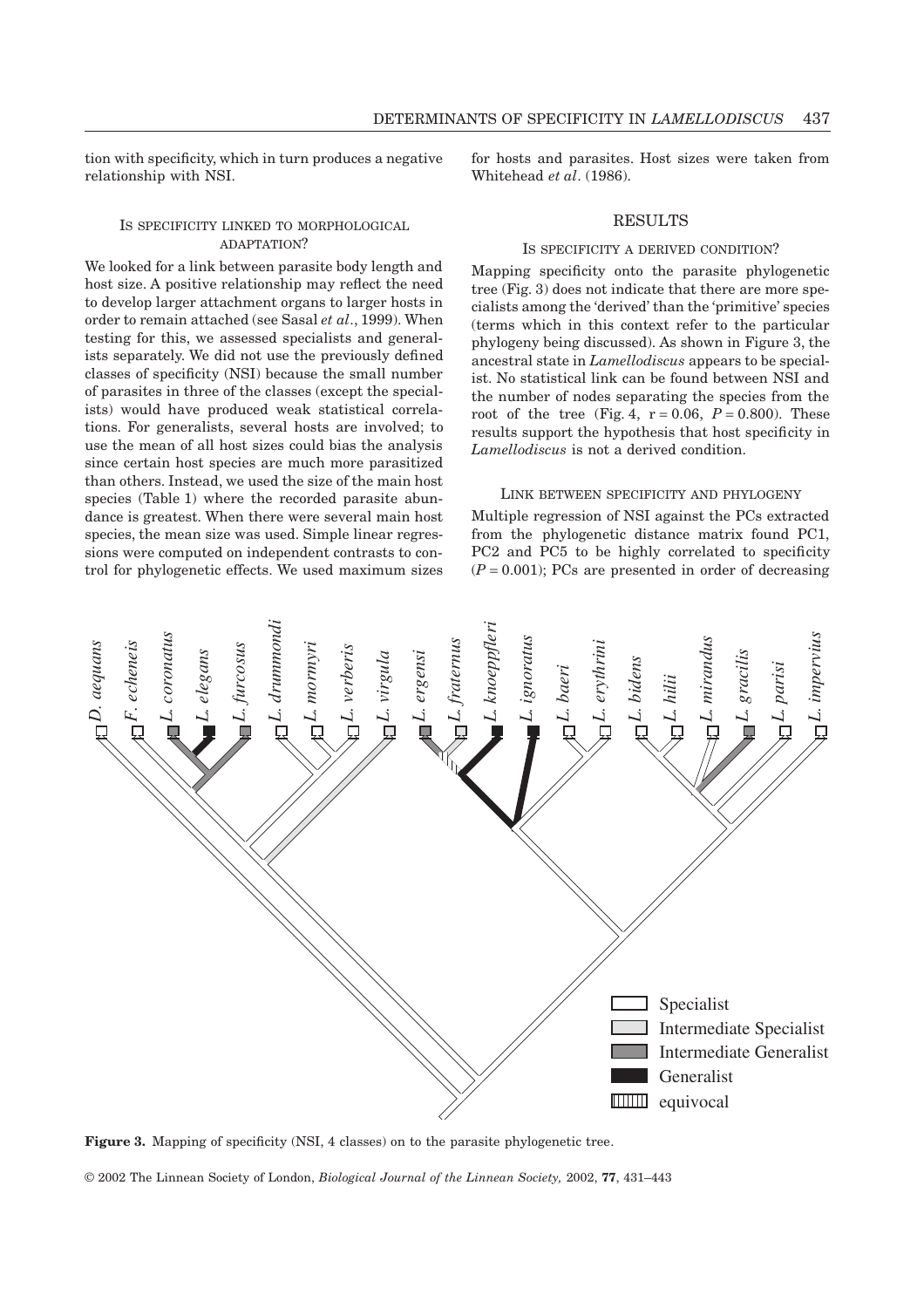

**Figure 4.** Dispersion diagram of host specificity against the number of nodes from the root of the tree for each species.

eigenvalues, i.e. in order of the amount of variance of the phylogeny that they represent. These three PCs account for 50.4% of the phylogenetic variance and 72.6% of the variation of NSI  $(R^2 = 0.726)$ . This suggests that specificity is linked to phylogeny, i.e. that specialists as well as generalists tend to be grouped in the same clades. This can also be observed in the character mapping (Fig. 3).

#### DETERMINANTS OF SPECIFICITY

Only host size was retained by a backward elimination procedure after multiple regression of NSI on the environmental variables using independent contrasts  $(r = -0.631, P = 0.005)$ . The simple linear regression of NSI on host size, after removal of the non-significant environmental variables, is shown in Figure 5. This result suggests that specialists are found on larger hosts.

The variation partitioning results (Fig. 6) are striking. As in the analysis of contrasts, host size was the only environmental variable linked to specificity; however, fraction [a], the purely environmental component, accounted for only 4% of the variation in host specificity, while [c], the purely phylogenetic component (from PCs 1, 3 and 5) accounted for 45%, and the fraction common to host size and phylogeny ('phylogenetic niche conservatism') for 24%.

## IS SPECIFICITY CORRELATED TO TAXONOMIC DIVERSIFICATION?

Even if 8 out of 10 contrasts are positive, the simple linear regression of ln(clade ratio) on ln(NSI) suggests that specificity is not linked to taxonomic diversification in *Lamellodiscus* (Fig 7; *r* = 0.331, *P* = 0.320). To



**Figure 5.** Simple regression of independent contrasts on host size (selected by a backward elimination procedure) against specificity.

| a |    |               |          |
|---|----|---------------|----------|
|   | 4% | $\epsilon$ of | $\sigma$ |

**Figure 6.** Variation partitioning of host specificity by host size and phylogenetic constraints (PCs1, 2 and 5): [a] variation of host specificity due to host size alone; [b] variation due to the common influence of host size and phylogeny; [c] variation strictly due to phylogeny; and [d] the unexplained part of the variation.

have a low or high mean host specificity, a clade does not have to contain more or fewer species. However, this non-significant result may be due to a lack of power as only 10 contrasts were computed in this analysis.

# IS SPECIFICITY LINKED TO MORPHOLOGICAL ADAPTATION?

We found a significant positive correlation between parasite body length and host size in all species (Fig. 8;  $r = 0.719$ ,  $P < 0.001$ ), specialist ( $r = 0.644$ ,  $P = 0.030$  as well as generalist ( $r = 0.841$ ,  $P = 0.004$ ). Similar results were observed without controlling for the phylogeny.

## **DISCUSSION**

Our results show that host specificity in *Lamellodiscus* monogeneans is linked to host size. Specialist *Lamellodiscus* tend to use larger hosts than generalist species. The same kind of relationship was found by Sasal & Morand (1998), Sasal *et al*. (1999) and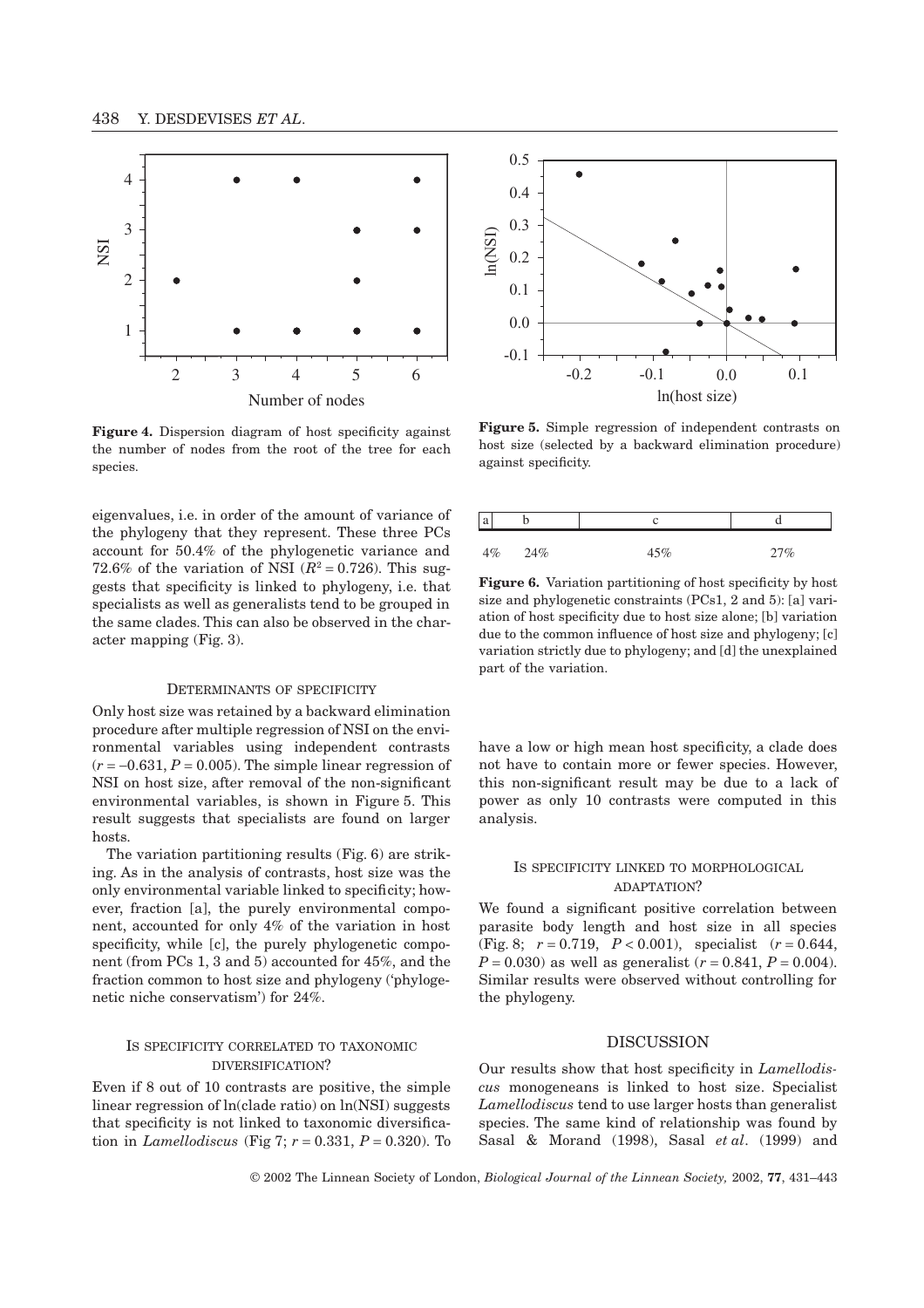

**Figure 7.** Dispersion diagram of independent contrasts of ln(clade ratio) against host size.



**Figure 8.** Simple linear regression of independent contrasts of parasite body length against host size.

Simková *et al*. (2001) for other host-monogenean systems. Since larger fish live longer and are usually found closer to the top of the food chain (Winfield & Nelson, 1991; Winemiller & Rose, 1992), they can be thought of as being more predictable, supporting the hypothesis that specialization occurred on a predictable resource (Ward, 1992). However, host size is also generally negatively linked with host abundance, another measure of predictability; it is therefore difficult to be certain that large hosts are selected by specialist *Lamellodiscus* species for this reason alone. Large fish may contain more available niches for parasite specialization than smaller fish (Dogiel, Petrushevsky & Polyanski, 1961; Kuris, Blaustein & Alio, 1980). In any case, there is no evidence of interspecific competition in monogeneans (Rohde, 1979, 1994; Simková *et al*., 2000). Large hosts may also be considered as more easily attainable targets for larval

monogeneans, and thus decrease the cost of specialization (Morand *et al*., 2002). Host abundance could also be seen as an indication of predictability, but it is not statistically linked to specificity. Perhaps this characteristic is more labile in evolutionary time than size, or the semiquantitative variable used to account for abundance has resulted in a decrease of statistical power, leading to a non-significant relationship. Norton & Carpenter (1998) pointed out that more generalists are present when the hosts are unpredictable, and that the key to host specificity is relative host abundance. They suggest that a threshold in relative host abundance may explain the appearance of specificity in parasites. Below it, generalism is favoured because the relative abundance of one host species is too low to maintain a parasite population. The value of this hypothetical threshold - which may have been reached in our case - may determine whether host abundance plays a role in the specificity of the parasite. The impact of relative host abundance on specificity should also be linked to parasite dispersal abilities (see Reed & Hafner, 1997) and taken into account in the assessment of the threshold. The number of potential host species is not linked to specificity, contrary to the observation of Poulin (1992), for *Gyrodactylus* monogeneans from Canada. However, the absence of phylogeny did not allow Poulin to control his results for that influence, which may explain the discrepancies of his results with ours. The colonization strategy of *Gyrodactylus* species may also be different to that of *Lamellodiscus*. Our result does not imply that the most suitable hosts (if phylogenetically related hosts are considered in this way) are not more heavily colonized by the same *Lamellodiscus* species but that if this colonization is followed by speciation for *Lamellodiscus* species, no decrease of specificity will result. It is also possible that the potential hosts should be more broadly defined, and not only by phylogenetic proximity; however, this would require thorough physiological and ecological studies.

Links between specificity and ecological factors have been encountered in other host–parasite associations. For a plant–phytophagous insect association, Smiley (1978) suggested that the appearance of specialization is due more to ecological factors (such as predation or host abundance) than to genetically controlled compatibility with the host. The appearance of biochemical or metabolic adaptations only comes after this specialization, and it prevents the possibility of colonizing other plant species. This implies that this type of compatibility is only one of the factors involved.

We did not find an increase in specificity for derived species. This has also been reported by Thompson (1994) in a review of many studies and supports the hypothesis that specificity is not an evolutionary dead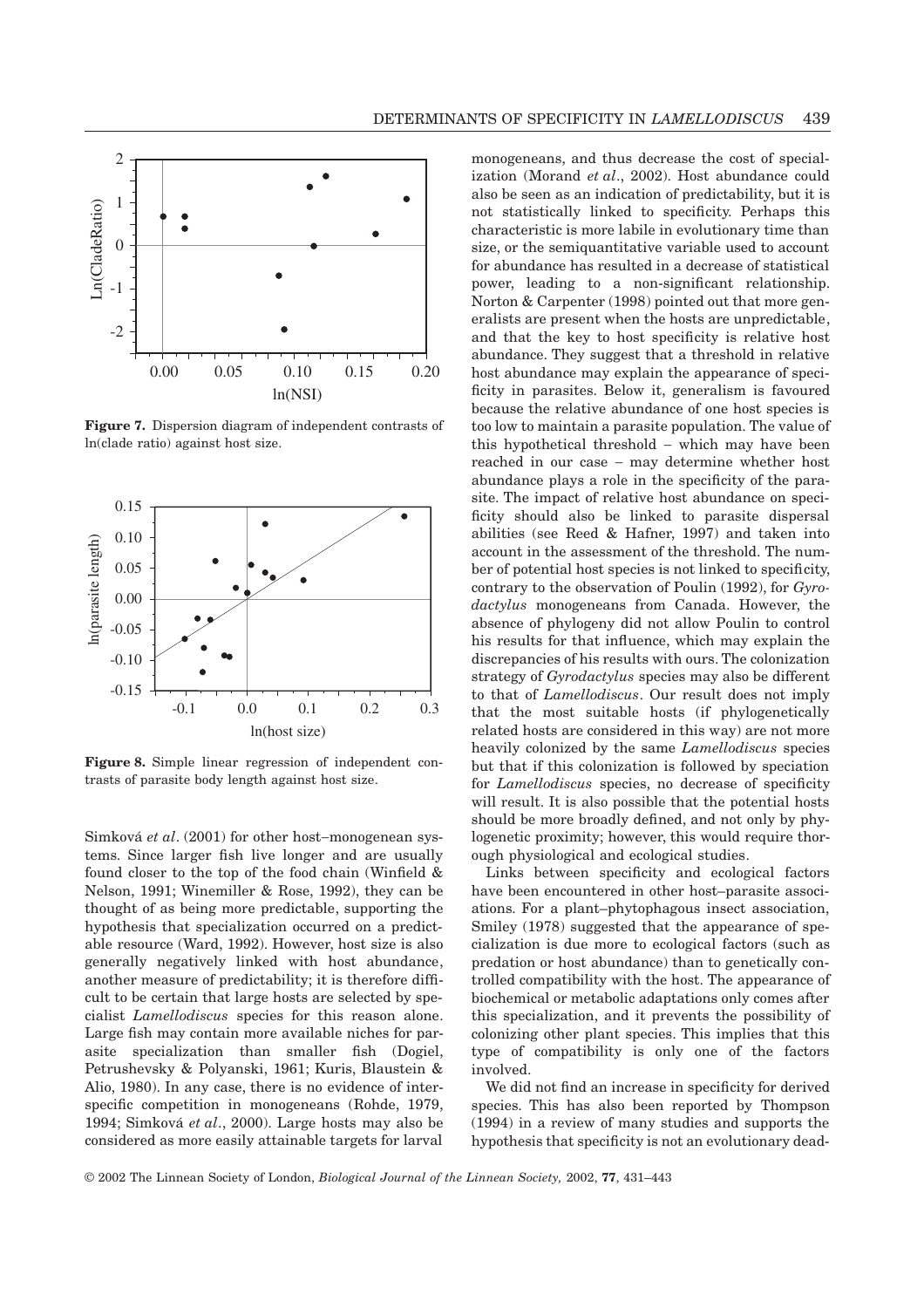end, as proposed by Simpson (1953), and that "there is no intrinsic direction to the evolution of specialization" (Thompson, 1994). A hypothetical specialist ancestral state followed by the appearance of generalism seems to indicate that specialization is not an irreversible condition.

The significant link between specificity and phylogeny suggests that host specificity is influenced by historically constrained characteristics. Therefore, only those groups of *Lamellodiscus* species that are phylogenetically related may be able to develop a specialist or generalist behaviour. The existence of such phylogenetic constraints is in accordance with what can be observed at a deeper taxonomic level (e.g. between classes or phyla) where some groups, like the monogeneans, show marked preferences for a type of host specificity (Sasal *et al*., 1998). This suggests the appearance of a feature in an ancestral species constraining its descendants within a type of specificity. This hypothetical feature may not be the same in all clades. Specificity in *Lamellodiscus* monogeneans seems therefore to be determined by a mixture of historical and ecological influences. The variation partitioning results suggest that an important fraction of specificity is controlled by host size and phylogeny. It would therefore appear that related parasites tend to specialize on large hosts, and that some *Lamellodiscus* species acquired through their phylogeny the ability to be generalists (which seems to be the derived state in this genus) and thus able to use more hosts – and not only the largest species. This ability could be related to morphological, physiological or immunological factors.

The absence of a link between specificity and taxonomic diversification for *Lamellodiscus* species was previously found at a deeper taxonomic level, for the Diplectanidae (Desdevises *et al*., 2001). This could be explained by the absence of a higher speciation or extinction rate among the specialist species (see Slowinski & Guyer, 1993). The single host on which a specialist species relies may increase the risk of extinction, even if its larger size makes it more predictable. It might also be due to insufficient statistical data - only 10 contrasts were used in the analysis, because of the relatively small number of species considered and the presence of polytomies in the phylogenetic tree. However, even when using a fully resolved tree (data not shown), there is no statistical link between specificity and diversification. Moreover, the trend observed, even if not significant, would favour the inverse hypothesis, that of an increase in the number of host species with taxonomic diversification.

The significant correlation between parasite body length (PBL) and host size (HS) suggests the existence of selective pressures exerted by the hosts on the parasites (Poulin, 1996). The fact that this link was

found with or without controlling for phylogeny also indicates an absence of strong historical constraints on PBL, therefore suggesting an adaptive nature for *Lamellodiscus* body length. In other studies, PBL has been found to be positively correlated to HS, mostly in a context of high host specificity (Morand *et al*., 1996). For endoparasitic species, Morand & Sorci (1998) hypothesized (supported by a comparative analysis), that PBL can be related to host longevity, which is in turn correlated to HS. Long-lived hosts would provide more energy and would harbour more long-lived parasites, and consequently larger parasite species (Morand *et al*., 1996; Morand, 1996). However, in the monopisthocotylean monogeneans, the small size (relative to the host), the probable absence of competition, and the short generation time (Rohde, 1982) suggest that resources are not a limiting factor. Morphological adaptation to the host, perhaps for stronger attachment (see Sasal *et al*., 1999), is a more plausible explanation. Simková *et al*. (2001) observed that specialist dactylogyrid monogeneans seem to be more closely adapted to their hosts than generalists, highlighting the influence of adaptive processes for attachment to the host. This leads to the question: do *Lamellodiscus* parasites inhabit hosts for which their size is compatible, or is their size modified by the hosts they use the most for some other reason? This highlights the difficulty of disentangling causes and consequences, as pointed out by Futuyma & Moreno (1988). These authors argued that morphological and physiological adaptations may be seen to be the consequences rather than the causes of specialization, and that the determinants of specificity may be more behavioural. The fact that generalist *Lamellodiscus* species inhabit hosts with a wide range of sizes and that this relationship is significant if only the size of the main host is taken into account, suggest that this correlation is more likely to be a consequence than a cause of host specificity. This is also supported by the absence of a link between PBL and phylogeny, which would be expected if such a link existed, because specificity is significantly linked to host size. Tompkins & Clayton (1999) suggested that size is a determinant of host specificity of lice parasitizing swiftlets. The same kind of relationship has been suggested by Reed & Hafner (1997) and supported by Morand *et al*. (2000) for pocket gophers and their chewing lice. In the case of gophers, there is a match between the size of the parasite's attachment organ and the host's hair size.

Experimental studies (e.g. Gemmill *et al*., 2000) can help provide insights into the intrinsic factors limiting the colonization of new hosts by *Lamellodiscus* parasites. The question remains: are these more likely to be causes or consequences of host specificity? Such morphological adaptations would intuitively limit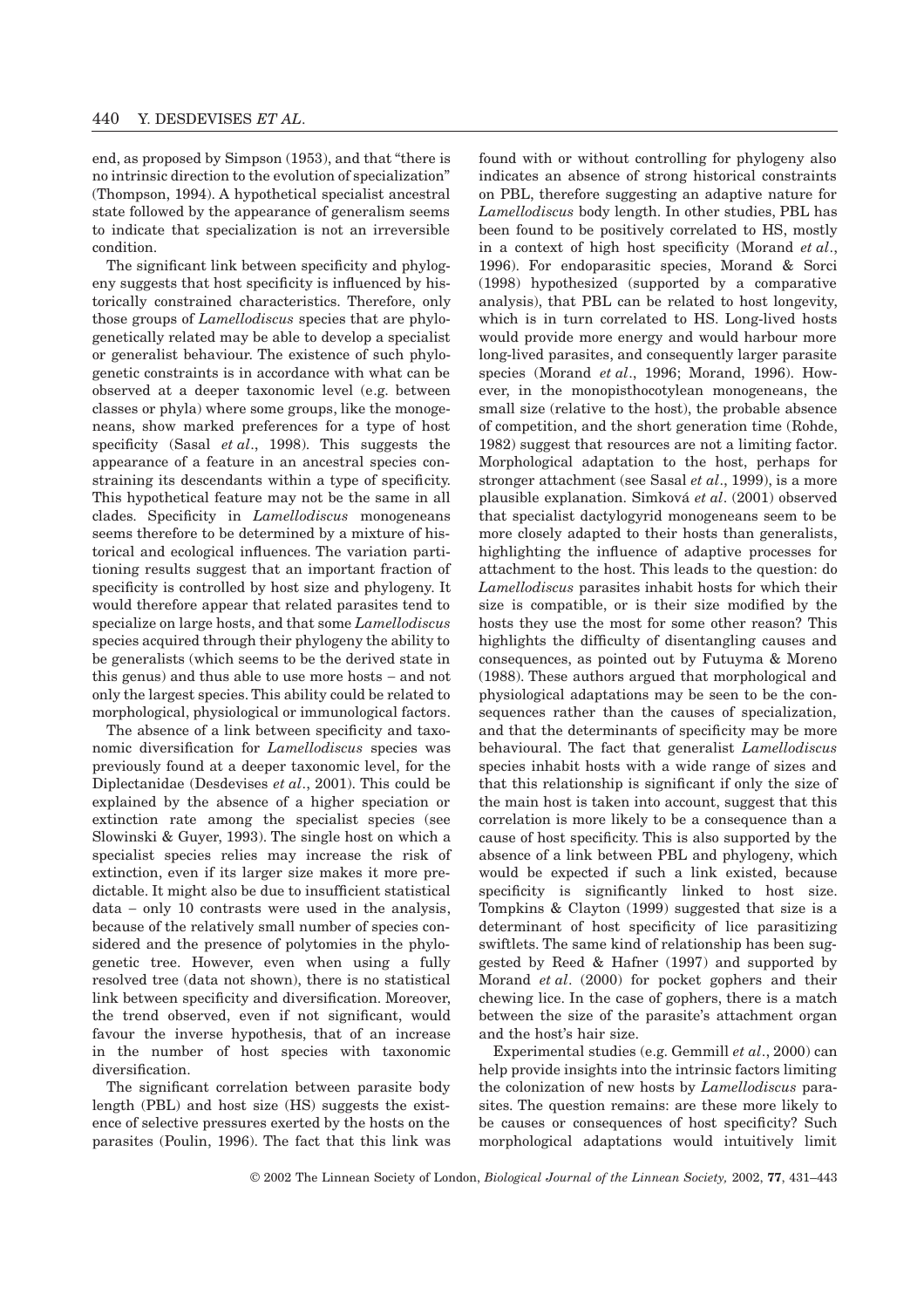wider dispersal of specialist species; even if they were caused by an adaptive process, they would also be a determinant of specificity for the descendant species. Further study of the polymorphism and genetic variability of attachment organs is required in order to improve our understanding of this mechanism. The genetic variability of hosts should also be taken into account (Secord & Kareiva, 1996). The variation of these components of host–parasite interaction may be important factors determining the potential for colonization.

## ACKNOWLEDGEMENTS

YD was supported by a scholarship from 'Le Fonds pour la Formation de Chercheurs et l'Aide à la Recherche' (Fonds FCAR), Gouvernement du Québec (Canada). This research was also supported by NSERC grant no. OGP0007738 to PL and by the programme 'Origine, Distribution et Dynamique de la Biodiversité' (CNRS, France).

## REFERENCES

- **Adamson ML, Caira JN. 1994.** Evolutionary factors influencing the nature of parasite specificity. *Parasitology* **109:** S85– S95.
- **Baer JG, ed. 1957.** *First symposium on host specificity among parasites of vertebrates.* Neuchatel: Paul Attinger.
- **Barker SC. 1991.** Evolution of host–parasite associations among species of lice and rock-wallabies: coevolution? *International Journal for Parasitology* **21:** 497–501.
- **Barraclough TG, Vogler AP, Harvey PH. 1998.** Revealing the factors that promote speciation. *Philosophical Transactions of the Royal Society of London B* **333:** 241–249.
- **Begon M, Harper JL, Townsend CR. 1996.** *Ecology: individuals, population and communities*. 3rd ed. Oxford: Blackwell Science.
- **Brooks DR, McLennan DA. 1991.** *Phylogeny, ecology, and behavior. A research program in comparative biology*. Chicago, London: The University of Chicago Press.
- **Brooks DR, McLennan DA. 1993.** *Parascript. Smithsonian Series in Comparative Evolutionary Biology.* Washington, London: Smithsonian.
- **Caro A, Combes C, Euzet L. 1997.** What makes a fish a suitable host for Monogenea in the Mediterranean? *Journal of Helminthology* **71:** 203–210.
- **Casgrain P, Legendre P. 2000.** *The R package for multivariate and spatial analysis*, version 4.0 d3. *User's Manual*. Département de Sciences Biologiques, Université de Montréal. Freeware available at http://www.fas.umontreal.ca/ BIOL/legendre/.
- **Colwell RK. 1986.** Population structure and sexual selection for host fidelity in the speciation of hummingbird flower mites. In: Karlin S, Nevo E, eds. *Evolutionary processes and theory*. New York: Academic Press, 475–495.

**De Meeûs T, Michalakis Y, Renaud F. 1998.** Santa Rosalia

revisited: or why are there so many kind of parasites in 'The Garden of Earthly Delights'? *Parasitology Today* **14:** 10–13.

- **Desdevises Y. 2001.** The phylogenetic position of *Furnestinia echeneis* (Monogenea, Diplectanidae) based on molecular data: a case of morphological adaptation? *International Journal for Parasitology* **31:** 205–208.
- **Desdevises Y, Jovelin R, Jousson O, Morand S. 2000.** Comparison of ribosomal DNA sequences of *Lamellodiscus* spp, (Monogenea, Diplectanidae) parasitizing *Pagellus* (Sparidae, Teleostei) in the north Mediterranean sea: species divergence and coevolutionary interactions. *International Journal for Parasitology.* **30:** 741–746.
- **Desdevises Y, Morand S, Jousson O, Legendre P. In press.** Coevolution between *Lamellodiscus* (Monogenea) and Sparidae (Teleostei): the study of a complex host–parasite system. *Evolution*.
- **Desdevises Y, Morand S, Oliver G. 2001.** Linking specialization to diversification in the Diplectanidae Bychowsky 1957 (Monogenea, Platyhelminthes). *Parasitology Research* **87:** 223–230.
- **Diniz-Filho JAF, de Sant'Ana CER, Bini LM. 1998.** An eigenvector method for estimating phylogenetic inertia. *Evolution* **52:** 1247–1262.
- **Dogiel VA, Petrushevsky GK, Polyanski Y. 1961.** *Parasitology of fishes.* [English translation] London: Oliver and Boyd.
- **Euzet L. 1984.** Diplectanidae (Monogenea) parasites de poissons des Iles Kerkennah (Tunisie). *Archives de l'Institut Pasteur de Tunis* **61 (4):** 463–474.
- **Euzet L, Combes C. 1980.** Les problèmes de l'espèce chez les animaux parasites. In: Boquet C, Genermont J, Lamotte M, eds. Les problèmes de l'espèce dans le règne animal. Tome III. *Mémoires de la Société Zoologique Française* **40:** 239– 285.
- **Euzet L, Combes C. 1998.** The selection of habitats among the Monogenea. *International Journal for Parasitology* **28:** 1645–1652.
- **Euzet L, Combes C, Caro A. 1993.** *A checklist of Monogenea of Mediterranean fish.* Second international symposium on Monogenea. Montpellier/Sète, 5–8 July, 1993.
- **Euzet L, Oliver G. 1966.** Diplectanidae (Monogenea) des Téléostéens de la Méditerranée occidentale. III. Quelques *Lamellodiscus* Jonhston et Tiegs, 1922, parasites de poissons du genre *Diplodus* (Sparidae). *Annales de Parasitologie Comparée (Paris)* **41 (6):** 573–598.
- **Euzet L, Oliver G. 1967.** Diplectanidae (Monogenea) des Téléostéens de la Méditerranée occidentale. IV. Quelques *Lamellodiscus* Jonhston et Tiegs, 1922, parasites de poissons du genre *Pagellus* Cuvier, 1829 (Sparidae). *Annales de Parasitologie Comparée (Paris)* **42 (4):** 407–425.
- **Farris JS. 1970.** Methods for computing Wagner trees. *Systematic Zoology* **19:** 83–92.
- **Felsenstein J. 1985.** Phylogenies and the comparative method. *American Naturalist* **125:** 1–15.
- **Fox LR, Morrow PA. 1981.** Specialization: species property or local phenomenom? *Science* **211:** 887–893.
- **Fry JD. 1996.** The evolution of host specialization: are tradeoffs overrated? *American Naturalist* **148:** S84–S107.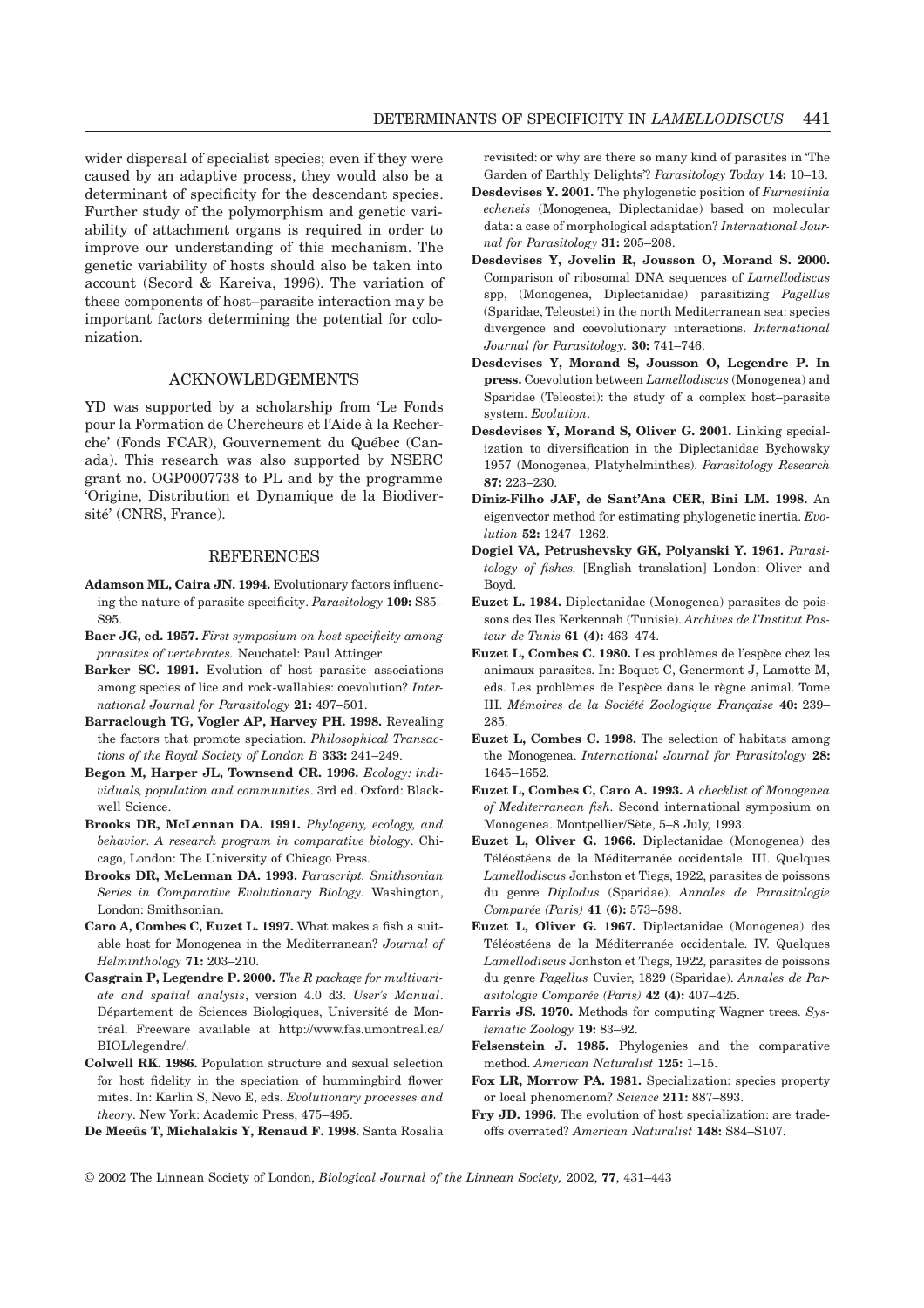- **Futuyma DJ, Moreno G. 1988.** The evolution of ecological specialization. *Annual Review of Ecology and Systematic* **19:** 207–233.
- **Garland T Jr, Harvey PH, Ives RA. 1992.** Procedures for the analysis of comparative data using phylogenetically independent contrasts. *Systematic Biology* **41:** 18–32.
- **Gemmill AW, Vinet ME, Read AF. 2000.** The evolutionary ecology of host-specificity: experimental studies with *Strongyloides ratti*. *Parasitology* **120:** 429–437.
- **Harvey PH, Pagel MD. 1991.** *The comparative method in evolutionary biology*. Oxford: Oxford University Press.
- **Humphery-Smith I. 1989.** The evolution of phylogenetic specificity among parasitic organisms. *Parasitology Today* **5:** 385–387.
- **Huxley J. 1942.** *Evolution: the modern synthesis*. London: George Allen & Unwin.
- **Jackson JA, Tinsley RC, Hinkel HH. 1998.** Mutual exclusion of congeneric monogenean species in a space-limited habitat. *Parasitology* **113:** 563–569.
- **Kearn GC. 1994.** Evolutionary expansion of the Monogenea. *International Journal for Parasitology* **24:** 1227–1271.
- **Kennedy CR. 1975.** *Ecological animal parasitology*. Oxford: Blackwell Scientific.
- **Kitahara M, Fujii K. 1994.** Biodiversity and community structure of temperate butterfly species within a gradient of human disturbance: an analysis based on the concept of generalist vs. specialist strategies. *Researches on Population Ecology* **36:** 187–199.
- **Klassen GJ, Beverley-Burton M. 1987.** Phylogenetic relationships of *Ligictaluridus* spp. (Monogenea: Ancyrocephalidae) and their Ictalurid (Siluriformes) hosts: and hypothesis. *Proceedings of the Helminthological Society of Washington* **54:** 84–90.
- **Klassen GJ, Beverley-Burton M. 1988.** North American Fresh Water Ancyrocephalids (Monogenea) with articulating haptoral bars: host-parasite coevolution. *Systematic Zoology* **37:** 179–189.
- **Kouider El Ouahed-Amine F. 1998.** Contribution à l'étude des Monogènes parasites de Poissons Sparidae (Téléostéens) du littoral algérois, approche taxonomique et écologique. Unpublished Thesis. Alger: Université des Sciences et de la Technologie Houari Boumediene, Alger.
- **Kuris AM, Blaustein AR, Alio JJ. 1980.** Hosts as islands. *American Naturalist* **116:** 570–586.
- **Ludwig HW. 1982.** Host specificity in Anoplura and coevolution of Anoplura and Mammalia. *Mémoires du Muséum National d'Histoire Naturelle de Paris* **123:** 145–152.
- Lymbery AJ. 1989. Host specificity, host range and host preference. *Parasitology Today* **5:** 298.
- **Morand S. 1996.** Biodiversity of parasites in relation with their life cycle. In: Hochberg M, Clobert J, Barbault R, eds. *The genesis and maintenance of biological diversity*. Oxford: Oxford University Press, 243–260.
- **Morand S, Legendre P, Gardner SL, Hugot J-P. 1996.** Body size evolution of oxyurid parasites: the role of hosts. *Oecologia* **107:** 274–281.
- **Morand S, Page RDM, Hafner MS, Reed DL. 2000.** Comparative evidence of host-parasite coadaptation: body-size

relationships in pocket gophers and their chewing lice. *Biological Journal of the Linnean Society* **70:** 239–249.

- **Morand S, Simková A, Matejusova I, Plaisance L, Verneau O, Desdevises Y. 2002.** Investigating patterns may reveal processes: evolutionary ecology of ectoparasitic monogeneans. *International Journal for Parasitology* **32 (2):** 111–119.
- **Morand S, Sorci G. 1998.** Determinants of life-history evolution in nematodes. *Parasitology Today* **14:** 193–196.
- **Noble ER, Noble GA, Schad GA, MacInnes AJ. 1989.** *Parasitology. The biology of animal parasites*, 6th edn. Philadelphia: Lea & Febiger.
- **Norton DA, Carpenter MA. 1998.** Mistletoe as parasites: host specificity and speciation. *Trends in Ecology and Evolution* **13:** 101–105.
- **Oliver G. 1969a.** Recherches sur les Diplectanidae (Monogenea) parasites de Téléostéens du Golfe du Lion. II. Lamellodiscinae nov. sub. fam. *Vie et Milieu* **20 (1-A):** 43– 72.
- **Oliver G. 1969b.** Recherches sur les Diplectanidae (Monogenea) parasites de Téléostéens du Golfe du Lion. III. Biologie. *Vie et Milieu* **20** (**2-A**): 397–420.
- **Oliver G. 1973.** *Lamellodiscus obeliae* n. sp. une nouvelle espèce de Diplectanidae (Monogenea, Monopisthocotylea) parasite de *Pagellus centrodontus* (Delaroche, 1809) (Pisces, Sparidae). *Zeitschrift für Parasitenkunde* **41:** 103–108.
- **Oliver G. 1974.** Nouveaux aspects du parasitisme des Diplectanidae Bychowsky, 1957 (Monogenea, Monopisthocotylea) chez les Téléostéens Perciformes des côtes de France. *Comptes-Rendus de l'Académie Des Sciences de Paris* **279:** 803–805.
- **Oliver G. 1987.** Les Diplectanidae Bychowsky, 1957 (Monogenea, Monopisthocotylea, Dactylogyridea). Systématique. Biologie. Ontogénie. Écologie. Essai de phylogénèse. Unpublished Thesis. Université des Sciences et Techniques du Languedoc.
- Paterson AM, Banks JB. 2001. Analytical approaches to measuring cospeciation of host and parasites: through a glass, darkly. *International Journal for Parasitology* **31:** 1012–1022.
- **Poulin R. 1992.** Determinants of host specificity in parasites of freshwater fishes. *International Journal for Parasitology* **22:** 753–758.
- **Poulin R. 1996.** The evolution of body size in the Monogenea: The role of host size and latitude. *Canadian Journal of Zoology* **74:** 726–732.
- **Poulin R. 1997.** Parasite faunas of freshwater fish: the relationship between richness and the specificity of parasites. *International Journal for Parasitology* **27:** 1091–1098.
- **Price PW. 1980.** *Evolutionary biology of parasites*. Princeton: Princeton University Press.
- Purvis A, Rambaut A. 1995. Comparative analysis by independent contrasts (CAIC): and Apple Macintosh application for analysis of comparative data. *Computer Applied Biosciences* **11:** 247–251.
- **Reed DL, Hafner MS. 1997.** Host specificity of chewing lice on pocket gophers: a potential mechanism for cospeciation. *Journal of Mammalogy* **78:** 655–660.